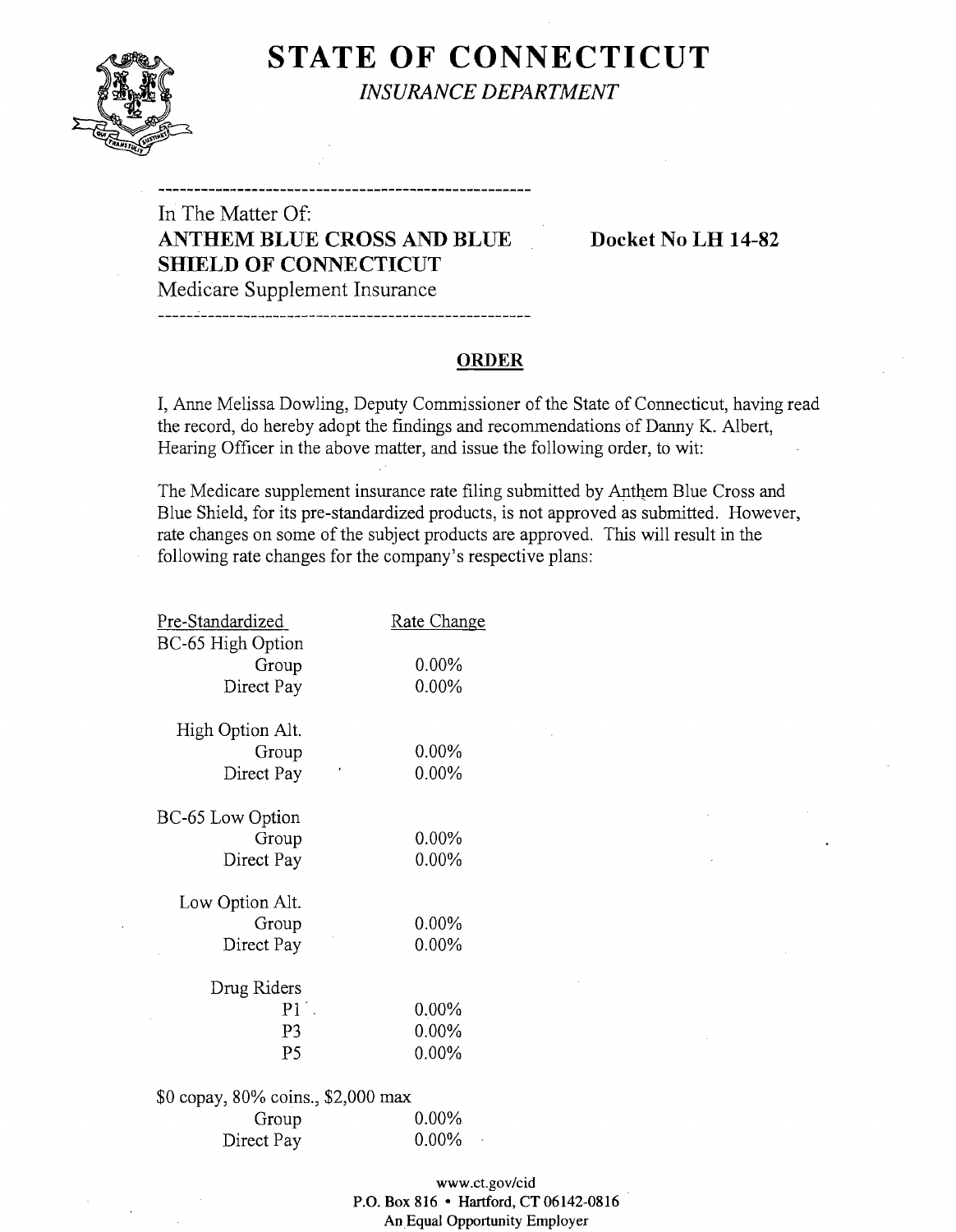| <b>BS-65 Plan 81</b> |           |
|----------------------|-----------|
| Group                | $0.00\%$  |
| Direct Pay           | $0.00\%$  |
| <b>BS-65 Plan 82</b> |           |
| Group                | $-5.00\%$ |
| Direct Pay           | $-5.00\%$ |
| <b>BS-65 Plan 83</b> |           |
| Group                | $-5.00\%$ |
| Direct Pay           | $-5.00\%$ |
| CarePlus             |           |
| Hospital             | $0.00\%$  |
| Medical              | $0.00\%$  |
|                      |           |

The company's proposed rate increases on its standardized Medicare supplement insurance products are not approved as requested. However, the following rate changes are approved for the company's products.

| Increased |
|-----------|
| 20.00%    |
| $0.80\%$  |
| 1.60%     |
| 2.72%     |
| 5.60%     |
| $0.00\%$  |
| 9.90%     |
| $0.50\%$  |
| $0.00\%$  |
| $0.00\%$  |
| $0.00\%$  |
| 9.90%     |
| Increased |
| 20.00%    |
| 5.60%     |
| $0.00\%$  |
| 9.90%     |
| $-5.00\%$ |
|           |

These rate changes (pre-standardized and standardized) approved herein, are reasonable in relation to the plan benefits, projected claim costs and anticipated loss ratios the company expects to realize on the plans.

 $\mathcal{A}^{\mathcal{A}}$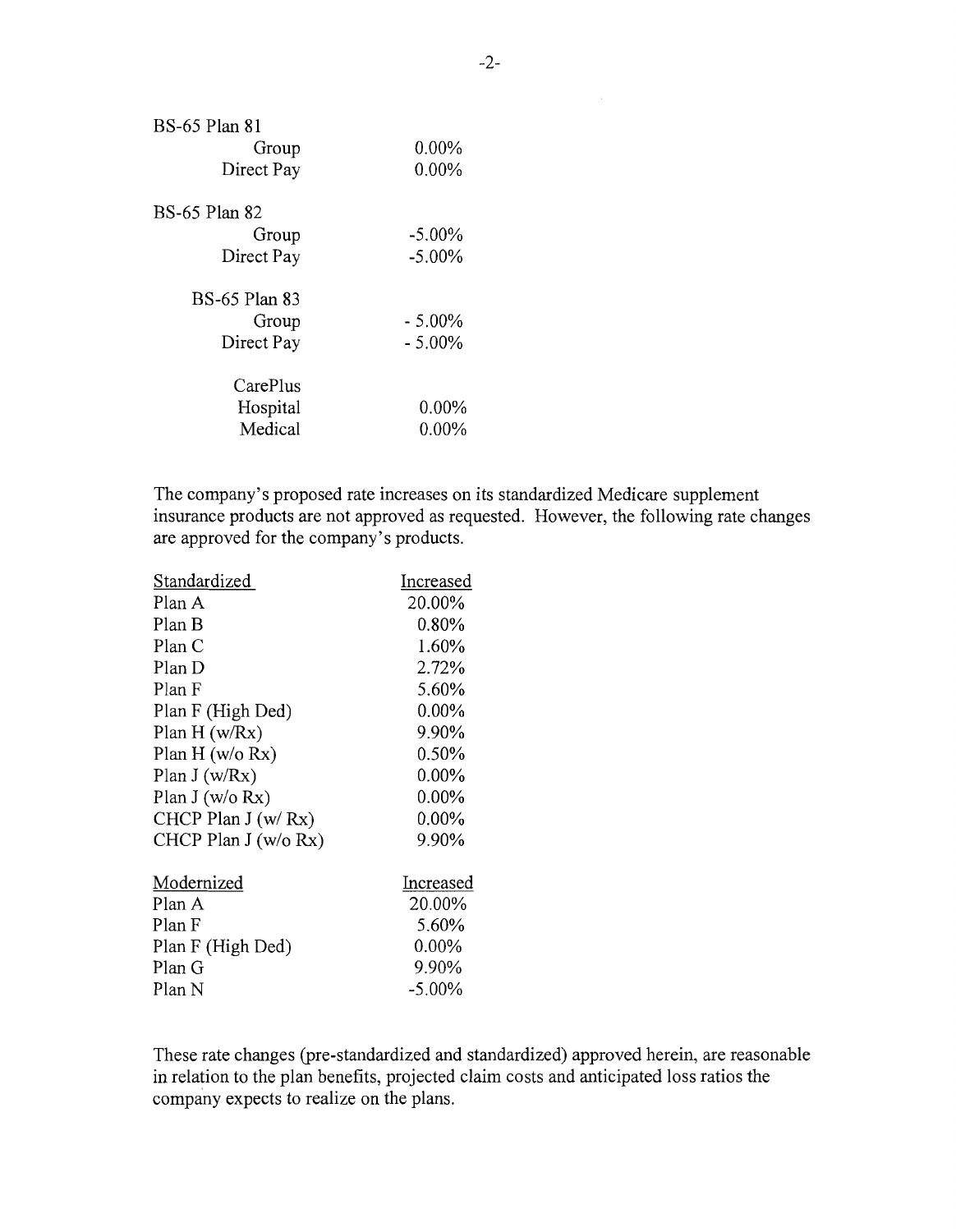**Anthem Blue Cross and Blue Shield is directed to file its revised rate schedules with the Insurance Department by Friday, November 14,2014. The Revised Rate schedules must reflect the rate changes approved herein.** 

Dated at Hartford, Connecticut, this 23<sup>nd</sup> day of October 2014.

Anne Melissa Dowling **Deputy Commissioner**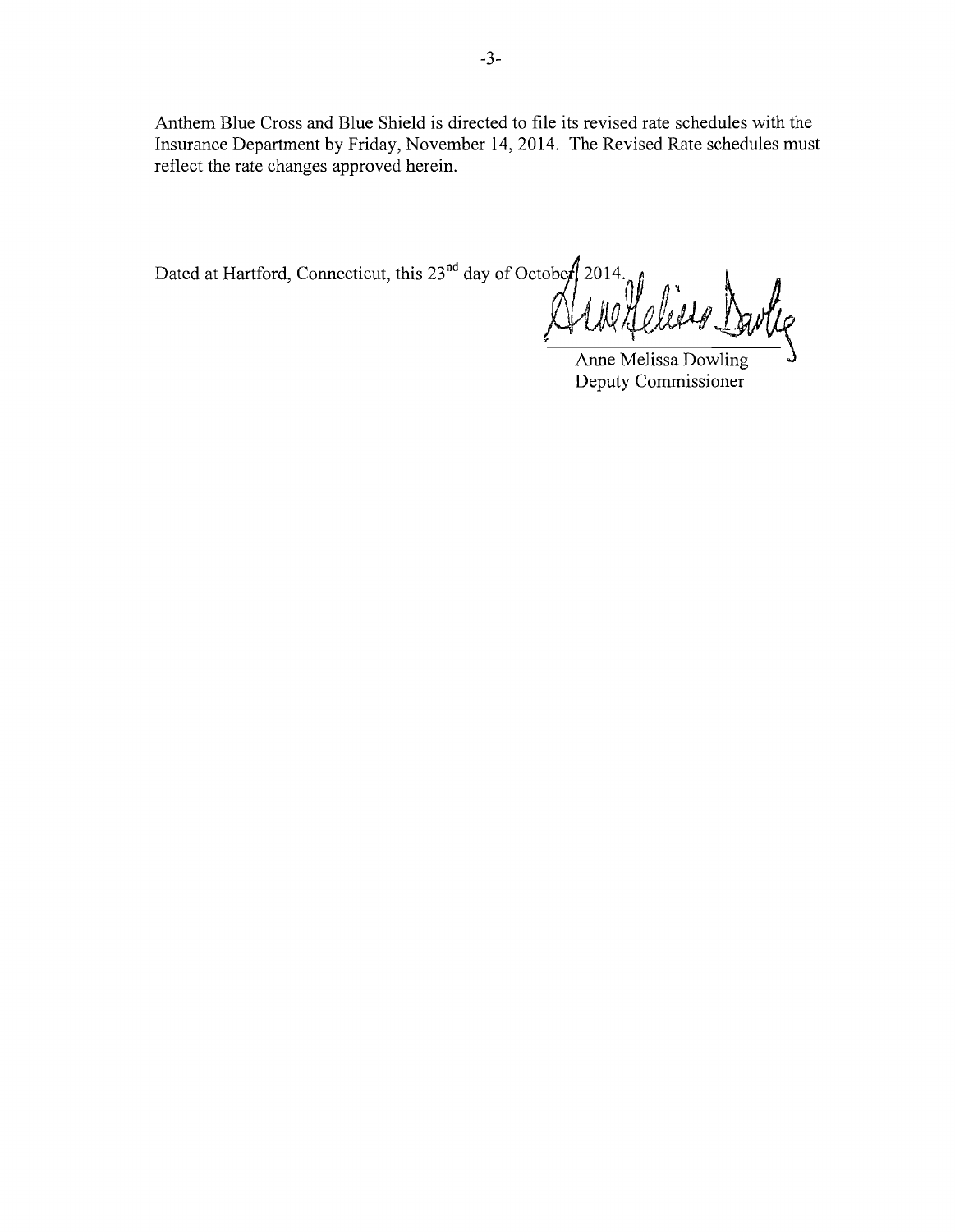

**STATE OF CONNECTICUT** *INSURANCE DEPARTMENT* 

# In The Matter Of: **ANTHEM BLUE CROSS AND BLUE Docket** No **LH 14-82 SHIELD OF CONNECTICUT**  Medicare Supplement Insurance

## **PROPOSED FINAL DECISION**

--------------------------------------

## 1. **INTRODUCTION**

The Insurance Commissioner of the State of Connecticut is empowered to review rates charged for individual and group Medicare supplement policies sold to any resident of this State who is eligible for Medicare. This regulatory authority is carried out in accordance with statutes found in Chapter 700c of the Connecticut General Statutes.

After due notice, a public hearing was held at the Insurance Department in Hartford on October 8, 2014 to consider whether or not the rate filings by Anthem BlueCross and BlueShield on its Medicare supplement business should be approved.

No members of the general public or public officials attended the hearing.

Two representatives from Anthem BCBS participated in the hearing and two other company representatives attended the hearing.

Two Insurance Department representatives attended the hearing.

The hearing was conducted in accordance with the requirements of Section 38a-474, Connecticut General Statutes, the Uniform Administrative Procedures Act, Chapter 54 of the Connecticut General Statutes, and the Insurance Department Rules of Practice, Section 38a-8-1 et seq. of the Regulations of Connecticut State Agencies.

### Background

A Medicare supplement (or Medigap) policy is a private health insurance policy sold on an individual or group basis which provides benefits that are additional to the benefits provided by Medicare. For many years Medicare supplement policies have been highly regulated under both state and federal law to protect the interests of persons eligible for Medicare who depend on these policies to provide additional coverage for the costs of health care.

Effective December 1,2005, Connecticut amended its program of standardized Medicare supplement policies in accordance with Section 38a-495a of the Connecticut General Statutes, and Sections 38a-495a-1 through 38a-495a-21 of the Regulations of Connecticut Agencies. This program, which conforms to federal requirements, provides that all

> www.ct.gov/cid P.O. Box 816 • Hartford, CT 06142-0816 An Equal Opportunity Employer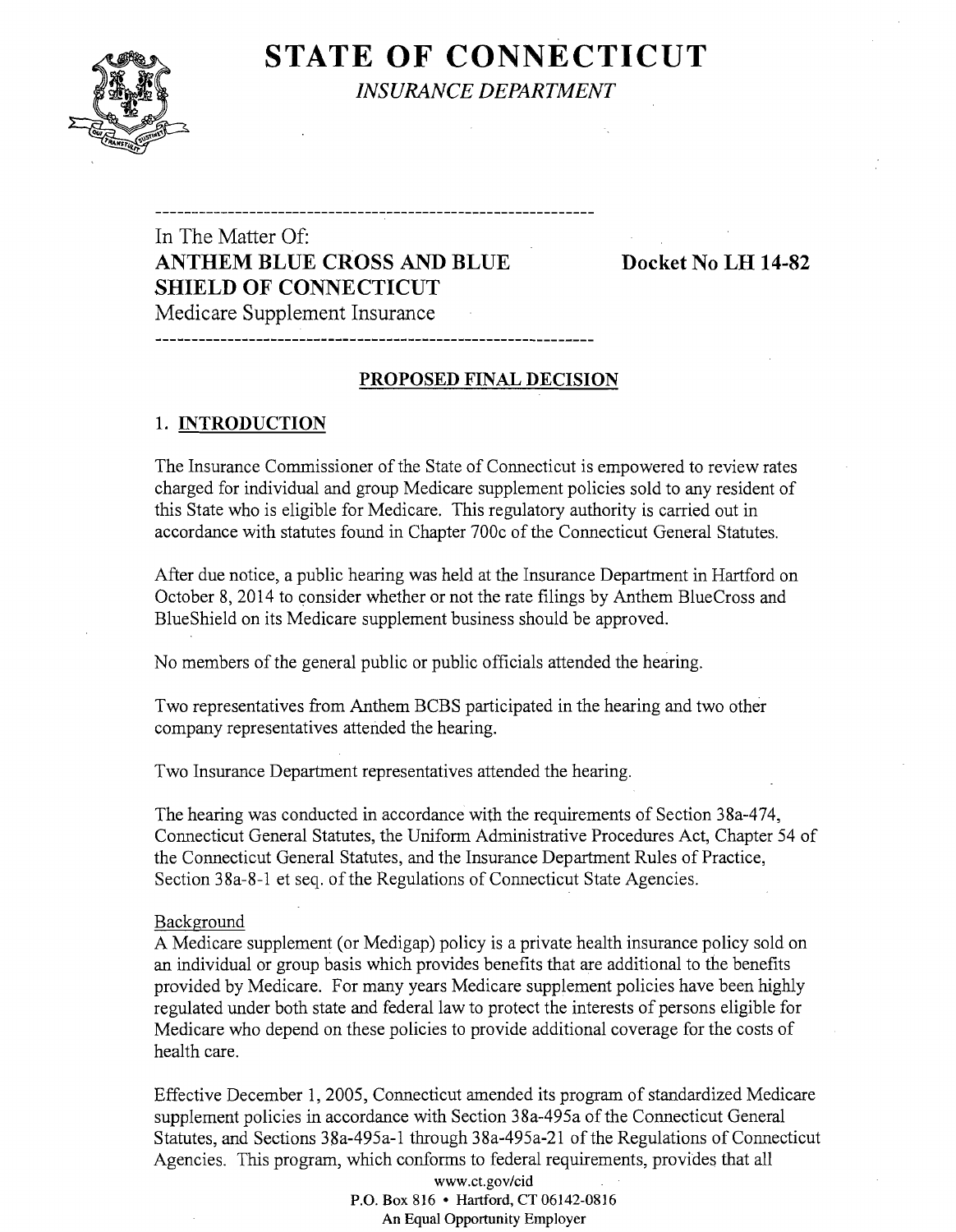## II. **FINDINGS OF FACT**

After reviewing the exhibits entered into the record of this proceeding, the testimony of the witnesses, and utilizing the experience, technical competence and specialized knowledge of the Insurance Department, the undersigned makes the following findings of fact:

Anthem Blue Cross and Blue Shield of Connecticut has requested the following rate changes to its pre-standardized and standardized books of business:

|                      | <b>In-Force Members</b> |                |          |              |
|----------------------|-------------------------|----------------|----------|--------------|
|                      | 5/31/14                 | <b>Current</b> | Proposed | % Difference |
| BC-65 High Option    |                         |                |          |              |
| Group                | 6,418                   | \$110.13       | \$112.99 | 2.60%        |
| Direct Pay           | 1,995                   | \$151.18       | \$155.11 | 2.60%        |
| High Option Alt.     |                         |                |          |              |
| Group                | 38                      | \$105.07       | \$107.80 | 2.60%        |
| Direct Pay           | 1,360                   | \$139.75       | \$143.38 | 2.60%        |
| BC-65 Low Option     |                         |                |          |              |
| Group                | 677                     | \$42.47        | \$42.47  | 0.0%         |
| Direct Pay           | 3                       | \$46.38        | \$46.38  | 0.0%         |
| Low Option Alt.      |                         |                |          |              |
| Group                | 0                       | \$38.51        | \$38.51  | $0.0\%$      |
| Direct Pay           | $\overline{3}$          | \$42.36        | \$42.36  | $0.0\%$      |
| CarePlus Hospital    |                         |                |          |              |
| Group, Direct Pay    | 72                      | \$116.29       | \$119.31 | 2.60%        |
| <b>BS-65 Plan 81</b> |                         |                |          |              |
| Group                | 4,330                   | \$103.60       | \$105.78 | 2.10%        |
| Direct Pay           | 3,095                   | \$113.10       | \$115.48 | 2.10%        |
| <b>BS-65 Plan 82</b> |                         |                |          |              |
| Group                | 2,068                   | \$89.68        | \$89.68  | 0.00%        |
| Direct Pay           | 330                     | \$106.94       | \$106.94 | 0.00%        |
| <b>BS-65 Plan 83</b> |                         |                |          |              |
| Group                | 594                     | \$76.48        | \$76.48  | 0.00%        |
| Direct Pay           | 5                       | \$81.26        | \$81.26  | 0.00%        |

## **Pre-Standardized**

 $\bar{z}$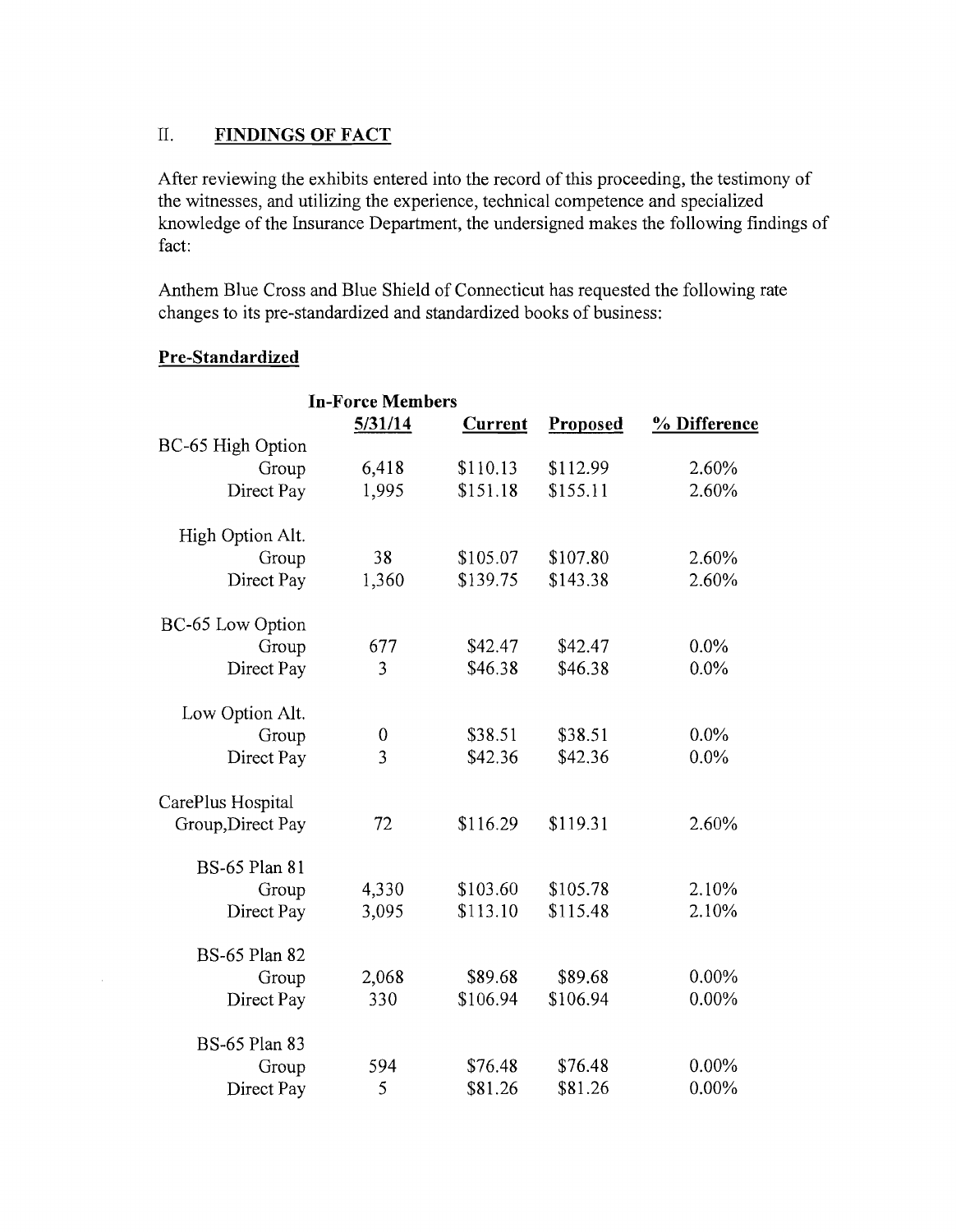| CarePlus Medical                  |    |          |          |         |
|-----------------------------------|----|----------|----------|---------|
| Group, Direct Pay                 | 72 | \$111.14 | \$113.47 | 2.10%   |
| CarePlus Drug Riders              |    |          |          |         |
| P1                                | 6  | \$165.10 | \$166.00 | $0.0\%$ |
| P3                                | 2  | \$133.94 | \$133.94 | $0.0\%$ |
| P5                                | 0  | \$137.26 | \$137.26 | $0.0\%$ |
| \$0 copay, 80% coins., \$2000 Max |    |          |          |         |
| Direct                            | 27 | \$153.52 | \$153.52 | $0.0\%$ |
| Group                             | 8  | \$72.05  | \$72.05  | $0.0\%$ |

# **Standardized**

|                      | <b>In-Force Members</b> |          |          |              |
|----------------------|-------------------------|----------|----------|--------------|
|                      | 5/31/14                 | Current  | Proposed | % Difference |
| Plan A               | 204                     | \$277.42 | \$332.90 | 20.00%       |
| Plan B               | 943                     | \$219.97 | \$234.93 | 6.80%        |
| Plan C               | 2,403                   | \$301.28 | \$306.10 | 1.60%        |
| Plan D               | 572                     | \$217.85 | \$236.59 | 8.60%        |
| Plan F               | 6,808                   | \$231.02 | \$243.96 | 5.60%        |
| High Ded. Plan F     | 3,315                   | \$33.45  | \$36.76  | 9.90%        |
| Plan $H(w/Rx)$       | 107                     | \$285.65 | \$313.93 | 9.90%        |
| Plan $H (w/o Rx)$    | 216                     | \$220.48 | \$221.58 | 0.50%        |
| Plan $J(w/Rx)$       | 260                     | \$306.16 | \$336.47 | 9.90%        |
| Plan J (w/o Rx)      | 2,786                   | \$192.41 | \$211.27 | 9.80%        |
| CHCP Plan $J(w/Rx)$  | 30                      | \$363.58 | \$363.58 | 0.00%        |
| CHCP Plan J (w/o Rx) | 42                      | \$271.48 | \$298.36 | 9.90%        |

# **Modernized Plans**

|                  |       | Current  | Proposed | % Difference |
|------------------|-------|----------|----------|--------------|
| Plan A           | 294   | \$277.42 | \$332.90 | 20.00%       |
| Plan F           | 4,244 | \$231.02 | \$243.96 | 5.60%        |
| High Ded. Plan F | 5,825 | \$33.45  | \$36.76  | 9.90%        |
| Plan G           | 231   | \$191.47 | \$210.43 | 9.90%        |
| Plan N           | 956   | \$170.78 | \$170.78 | $0.00\%$     |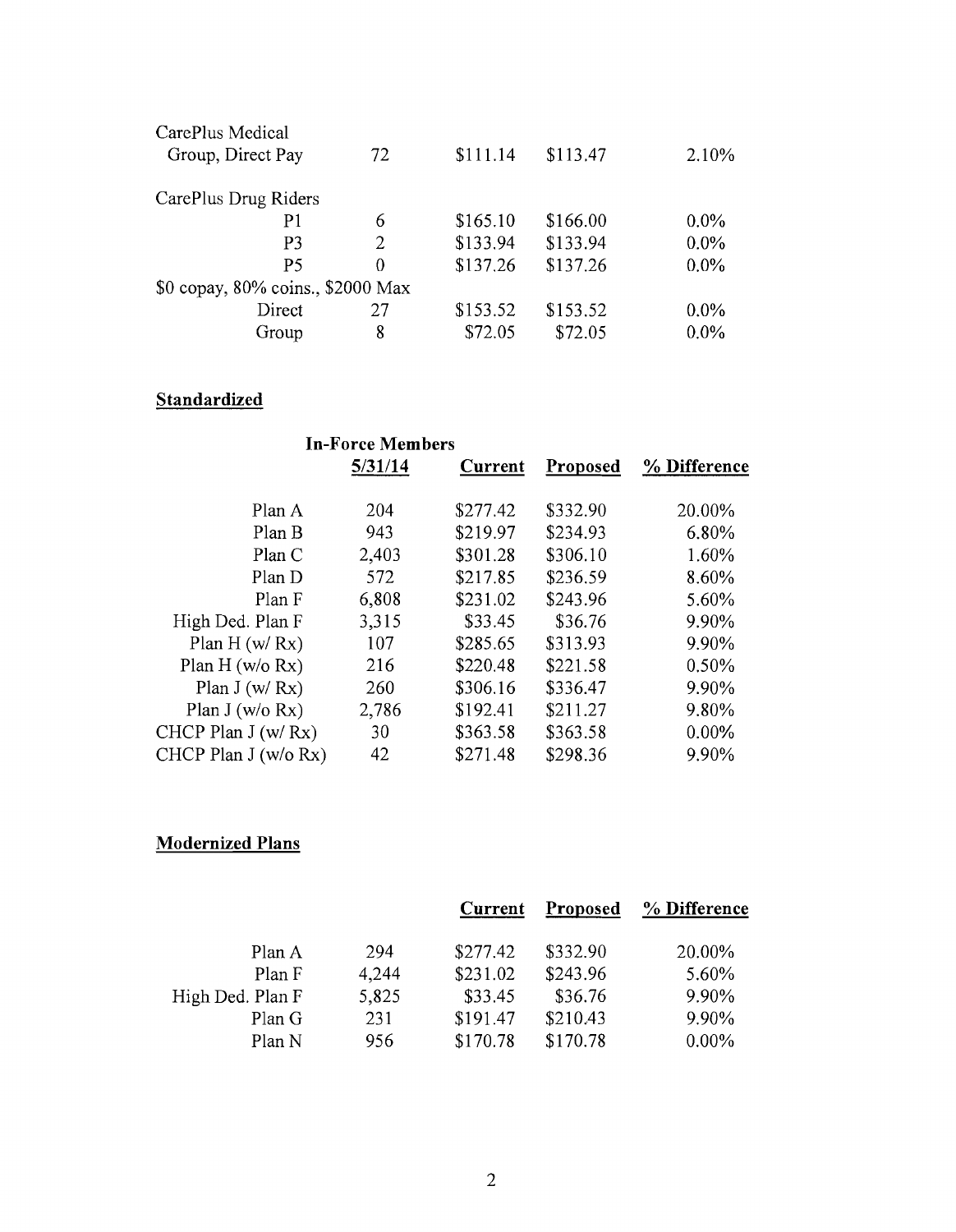Anthem BCBSCT calculated incurred claims based on an experience period of March 2013 through February 2014 with paid run-out through May 2014. Trend was then applied for a 22-month period to the middle of 2015.

Medical and Drug trends were developed by plan for the standardized and modernized plans. The trend assumption used in the development of the January 2015 rates is 0% for drug claims while medical trends chosen vary by plan.

For pre-standardized plans, trends were developed in aggregate split between medical and drug. Based on the observed Connecticut pre-standard 12-month trends, a medical trend of 2.5% was chosen, while 0% was applied to drug claims.

The loss ratio history for pre-standardized, standardized and modernized plans is as follows:

| <u> 2012 </u> | 2013        | <b>Since Inception</b> |
|---------------|-------------|------------------------|
| 82.8%         | 86.3%       | 85.8%                  |
| 101.3%        | 70.4%       | 89.7%                  |
| 82.6%         | 80.9%       | 81.7%                  |
| 85.6%         | 68.4%       | 81.0%                  |
| 71.2%         | 60.6%       | 81.3%                  |
| 92.0%         | 84.1%       | 81.1%                  |
|               |             | <b>Since Inception</b> |
| 146.2%        | 147.6%      | 123.8%                 |
| 78.1%         | 82.0%       | 90.5%                  |
| 83.8%         | 82.5%       | 92.5%                  |
| 75.5%         | 88.1%       | 84.4%                  |
| 79.5%         | 80.5%       | 79.9%                  |
| 73.1%         | 94.1%       | 53.3%                  |
| 62.0%         | 81.9%       | 74.6%                  |
| 74.1%         | 90.5%       | 79.1%                  |
| 84.6%         | 77.3%       | 75.5%                  |
| 75.7%         | 81.8%       | 72.1%                  |
| 69.3%         | 75.5%       | 71.6%                  |
| 89.9%         | 65.6%       | 77.2%                  |
|               | <u>2012</u> | 2013                   |

 $\mathcal{L}$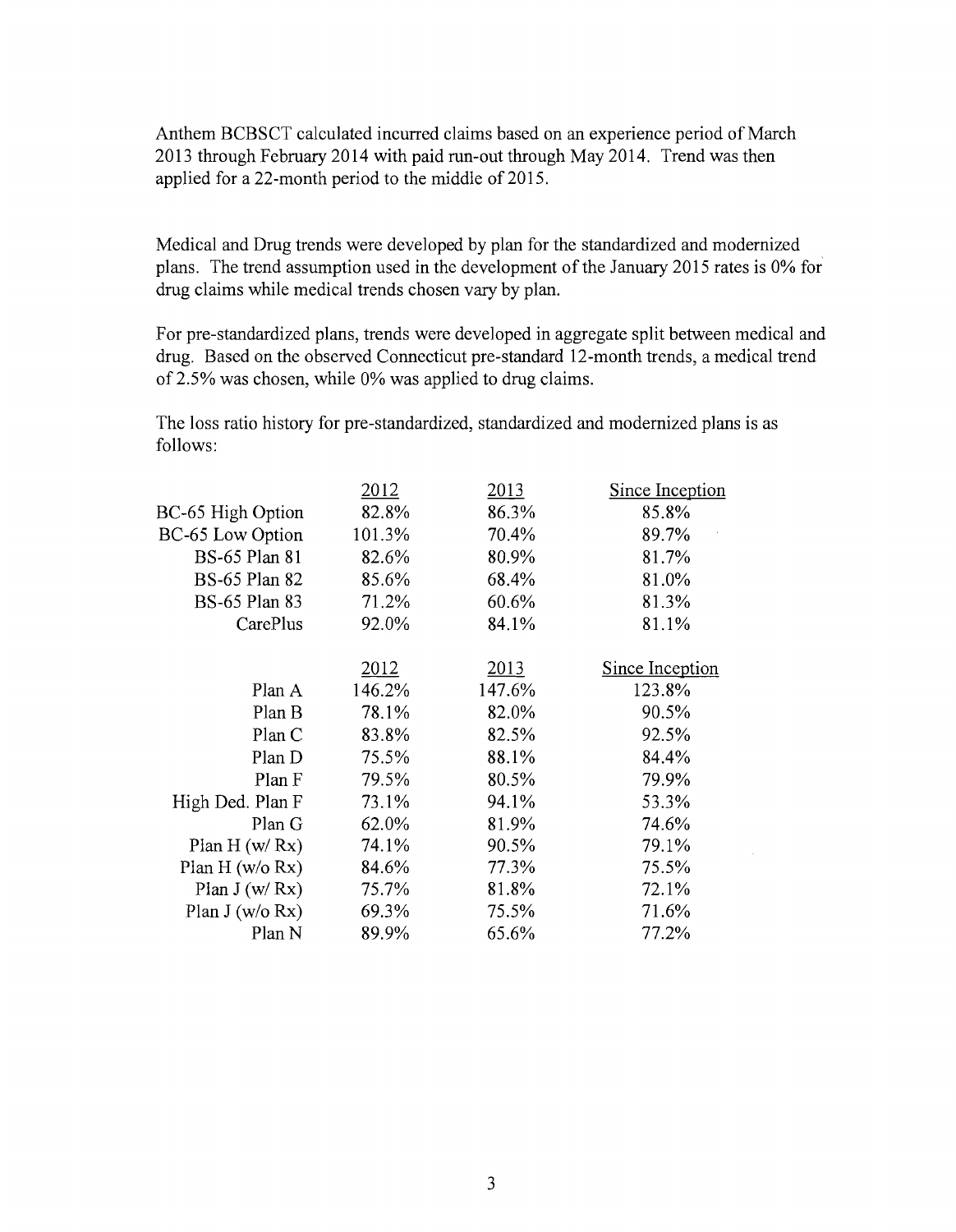The projected 2015 loss ratios are as follows:

| Pre-standardized     | Loss Ratio |
|----------------------|------------|
| BC-65 High Option    | 83.9%      |
| BC-65 Low Option     | 80.8%      |
| <b>BS-65 Plan 81</b> | 83.4%      |
| <b>BS-65 Plan 82</b> | 72.2%      |
| <b>BS-65 Plan 83</b> | 63.3%      |
| CarePlus             | 87.8%      |
| Standardized         |            |
| Plan A               | 121.9%     |
| Plan B               | 80.9%      |
| Plan C               | 79.8%      |
| Plan D               | 82.9%      |
| Plan F               | 80.4%      |
| High Ded. Plan F     | 109.9%     |
| Plan G               | 82.2%      |
| Plan H w/ Rx         | 85.9%      |
| Plan H w/o Rx        | 80.9%      |
| Plan J w/ Rx         | 83.1%      |
| Plan J w/o Rx        | 79.6%      |
| Plan N               | 70.2%      |

Anthem BCBSCT certified that their expense factor is in compliance with section 38a-473, C.G.S. They have also conformed to subsection (e) of section 38a-495c, C.G.S., regarding the automatic claims processing requirement.

The proposed rates are designed to satisfy the Connecticut statutory loss ratio of 75%.

Anthem BCBSCT's 2014 Medicare supplement rate filing proposal is in compliance with the requirements of regulation 38a-474 as it applies to the contents of the rate submission as well as the actuarial memorandum.

## III. RECOMMENDATION

The undersigned recommends the approval of the following rate changes, in some instances no rate change, for the pre-standardized rate filing: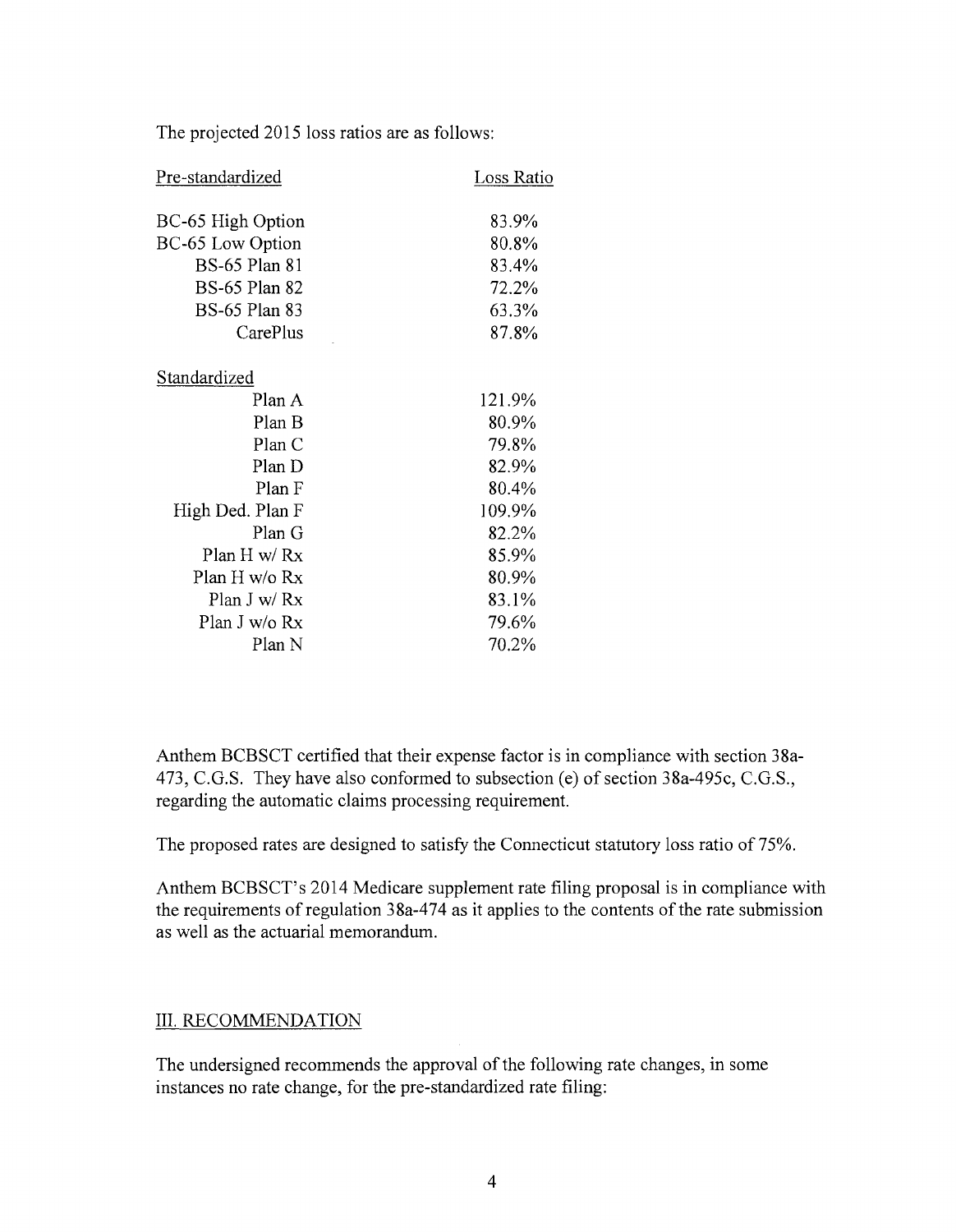| Proposed | Recommended |
|----------|-------------|
| Change   | Change      |
|          |             |
| 2.60%    | $0.00\%$    |
| 2.60%    | $0.00\%$    |
| $0.00\%$ | $0.00\%$    |
| $0.00\%$ | $0.00\%$    |
| 2.10%    | $0.00\%$    |
| $0.00\%$ | $-5.00\%$   |
| $0.00\%$ | $-5.00\%$   |
| 2.60%    | $0.00\%$    |
| 2.10%    | $0.00\%$    |
| $0.00\%$ | $0.00\%$    |
|          |             |

The undersigned also recommends the approval of the following rate changes for the standardized as well as modernized plans.

|                    | Proposed | Recommended |
|--------------------|----------|-------------|
|                    | Change   | Change      |
| Standardized       |          |             |
| Plan A             | 20.00%   | 20.00%      |
| Plan B             | 6.80%    | 0.80%       |
| Plan C             | 1.60%    | 1.60%       |
| Plan D             | 8.60%    | 2.72%       |
| Plan F             | 5.60%    | 5.60%       |
| Plan F High Ded.   | 9.90%    | $0.00\%$    |
| Plan H w/Rx        | 9.90%    | 9.90%       |
| Plan H $w$ /o Rx   | 0.50%    | 0.50%       |
| Plan J w/Rx        | 9.90%    | $0.00\%$    |
| Plan J w/o $Rx$    | 9.80%    | $0.00\%$    |
| CHCP Plan $J w/Rx$ | $0.00\%$ | $0.00\%$    |
| CHCP Plan J w/o Rx | 9.90%    | 9.90%       |

|                  | Proposed<br>Increase | Recommended<br>Increase/Decrease |
|------------------|----------------------|----------------------------------|
| Modernized       |                      |                                  |
| Plan A           | 20.00%               | 20.00%                           |
| Plan F           | 5.60%                | 5.60%                            |
| Plan F High Ded. | 9.90%                | $0.00\%$                         |
| Plan G           | 9.90%                | 9.90%                            |
| Plan N           | $0.00\%$             | $-5.00\%$                        |